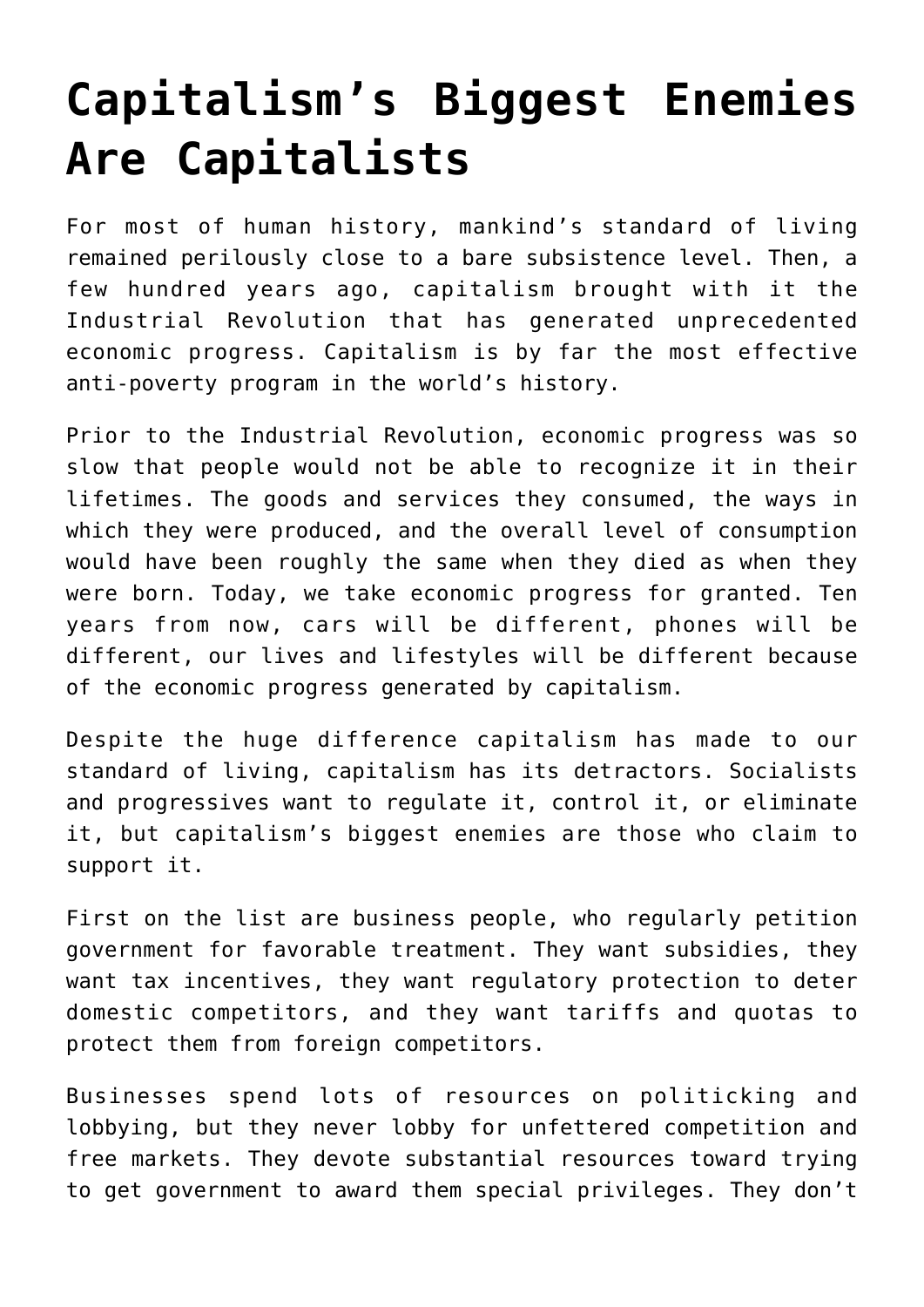want free market capitalism; they want crony capitalism and they want to be the cronies. Small wonder capitalism suffers from a bad reputation.

Next on the list are their cronies in politics; the politicians who claim to be pro-business. Mostly, when politicians claim to be pro-business, the reality is that they are anti-free market. They are the people who implement trade barriers, regulate entry restrictions to limit competition, and provide the rents to rent-seeking capitalists. In general, pro-business means pro-cronyism and anti-capitalism.

Capitalism's critics have a big target, because the people who claim to be capitalism's supporters are undermining it from the inside. Let's recognize that what's good for capitalists often is not good for capitalism, and promote capitalism by calling out the crony capitalists who are undermining the system that has provided the world with unprecedented prosperity. While claiming to be supporters of capitalism, capitalists are pushing the economic system increasingly toward one that rewards people based on their political connections rather than rewarding those who add value to the economy.

Capitalism's critics are a threat to capitalism. Capitalists who work with their cronies in government for favorable treatment are a bigger threat.

—

*This [article](http://blog.independent.org/2018/01/24/capitalisms-biggest-enemies-are-capitalists/) has been republished with permission from Independent Institute.*

*Dear Readers,*

*Big Tech is suppressing our reach, refusing to let us advertise and squelching our ability to serve up a steady diet of truth and ideas. Help us fight back by [becoming a](https://www.chroniclesmagazine.org/subscribe/) [member](https://www.chroniclesmagazine.org/subscribe/) for just \$5 a month and then join the discussion on*